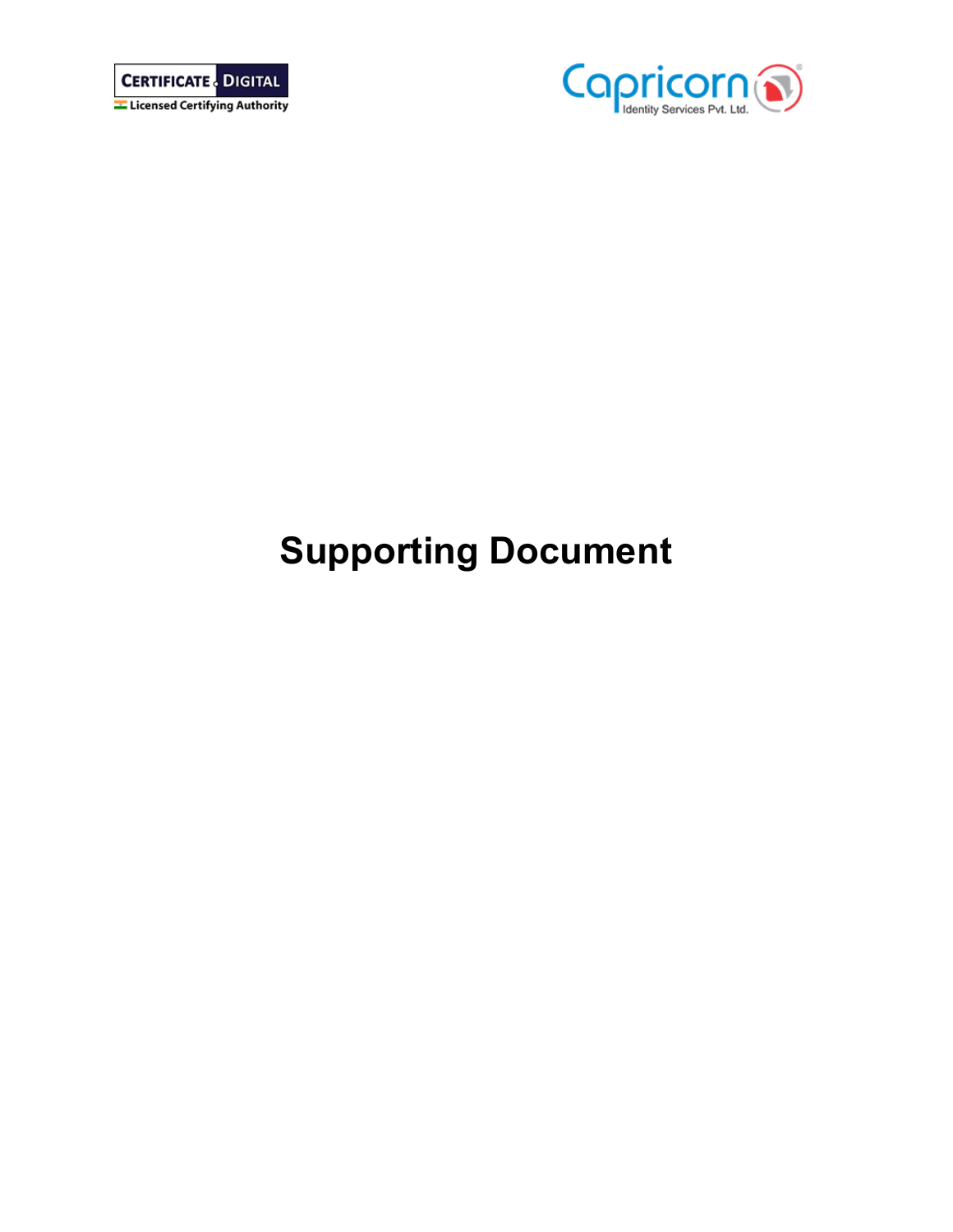



## **INDEX**

**[Organisation](#page-1-0) Authorised Signatory** 

**[Organization](#page-2-0) Documents** 

**[Organisation](#page-2-1) Government Authorised Signatory** 

Foreign [Organization](#page-3-0) scanned copy of following

Foreign [Individual](#page-3-1)

[Individual](#page-3-2) Pan Kyc

#### **Disclaimer**

This document helps you provide correct documentation according to the compliance. All the documents mentioned in this are an abstract from the IVG guidelines laid by the Controller of certifying authority.

For Complete details please refer to this **[Link](http://cca.gov.in/sites/files/pdf/guidelines/CCA-IVG.pdf).**

#### **Important Note**

It is mandatory to display original documents during video recording in all cases. **Hint:-**

<span id="page-1-0"></span>Complete Mobile and Email Verification through OTP (OR) you can later complete the verification process by clicking on the "Save record" button, then a link will be sent to the registered Email ID to complete the verification and eSign process..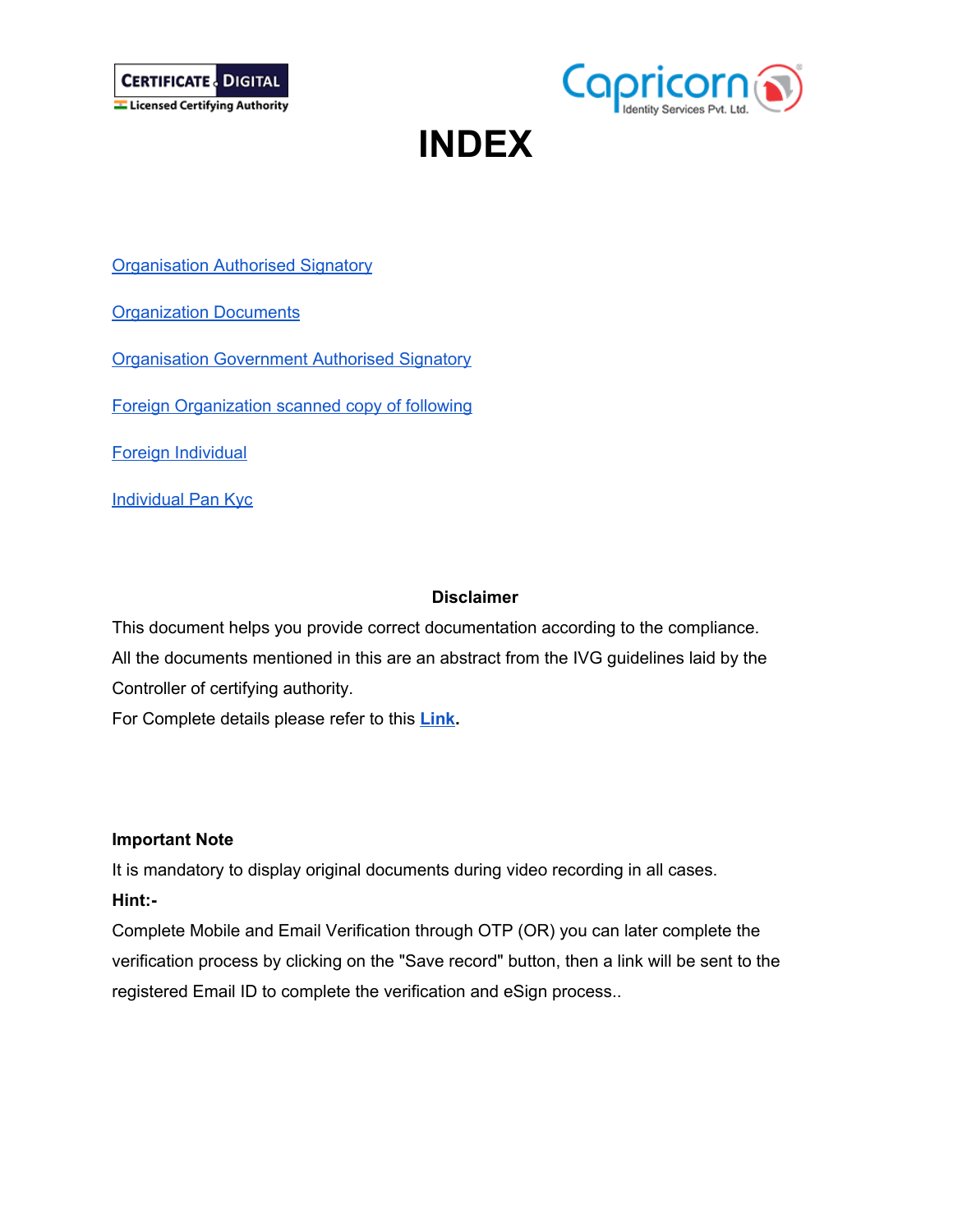



## **Organisation Authorised Signatory**

- 1. Scanned copy of Organization Authorization Letter
- 2. Scanned copy of Organization ID Proof of Authorised Signatory
- 3. Scanned copy of Authorised Signatory Pan or Aadhar, which number mention in Order details
- 4. Applicant photo should be image (.jpeg, .png, .jpg) upto 30KB allowed (200px X 150px)

**(Note:** The authorization by the resolution of board of directors for the authorized representative to forward / certify the application form for DSC)

## **Organization Documents**

#### <span id="page-2-0"></span>**With GST**

The proof of organisational GST verification(Filing copy or Bank statement)

#### **Without GST**

- 1. Original Bank Statement with transactions less than 3 months, signed by the Bank. Bank Statement should be in the "organization name". As an alternative to a bank statement, a signed letter from the bank confirming the account existence and organisation name can be provided.
- 2. Copy of Organization Incorporation Certificate.
- 3. Copy of Organization PAN Card

## **Organisation Employee**

- 1. Organisation identification.
- 2. Authorization letter

## **Organisation Government Authorised Signatory**

- <span id="page-2-1"></span>1. Scanned copy of Organization Authorization Letter
- 2. Scanned copy of Organization ID Proof of Authorised Signatory